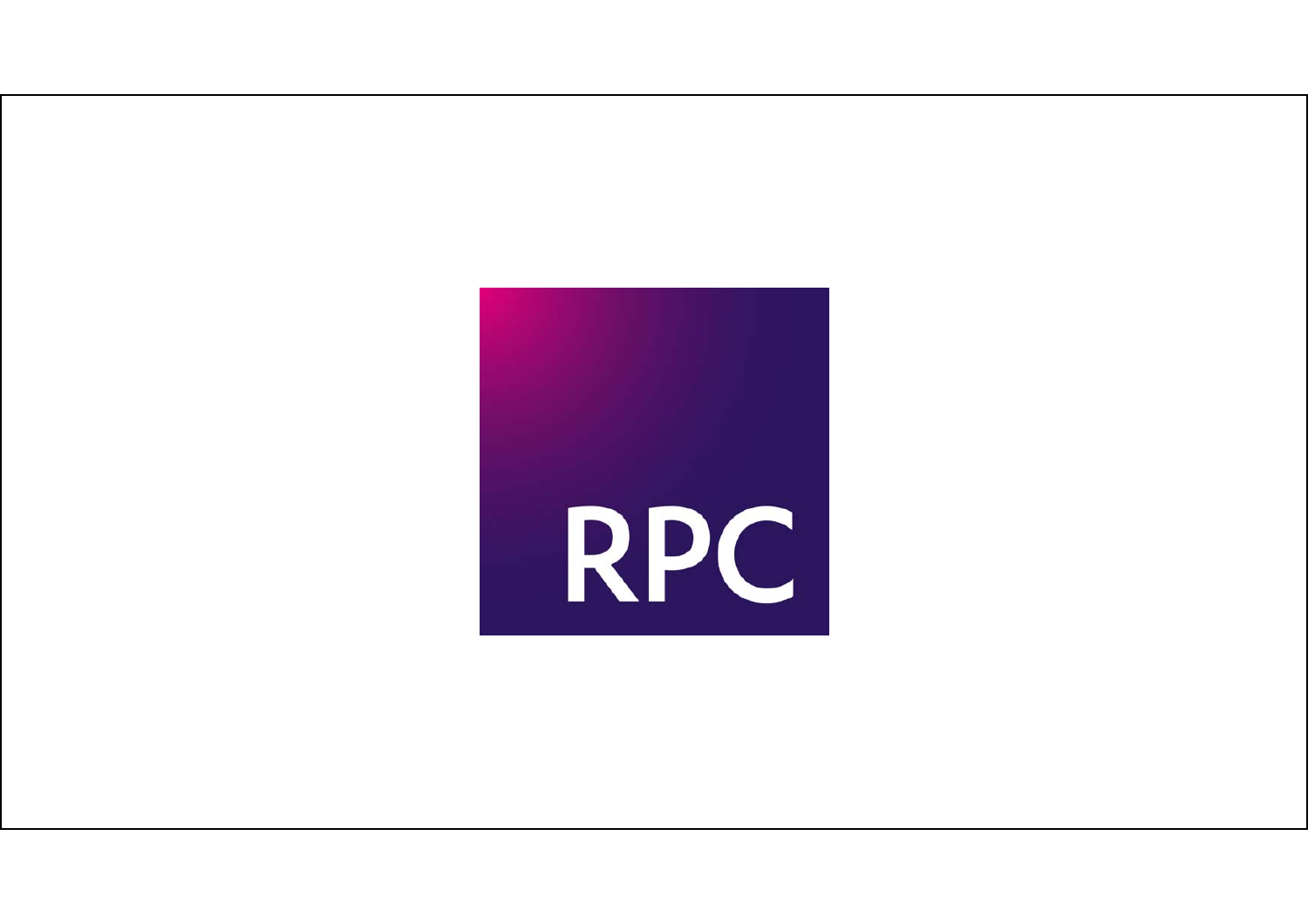

# **Wyscout Forum London 2013**

**Image is everything**

19 December 2013Jeremy Drew Head of Sports

ADVISORY | DISPUTES | TRANSACTIONS

**RPC**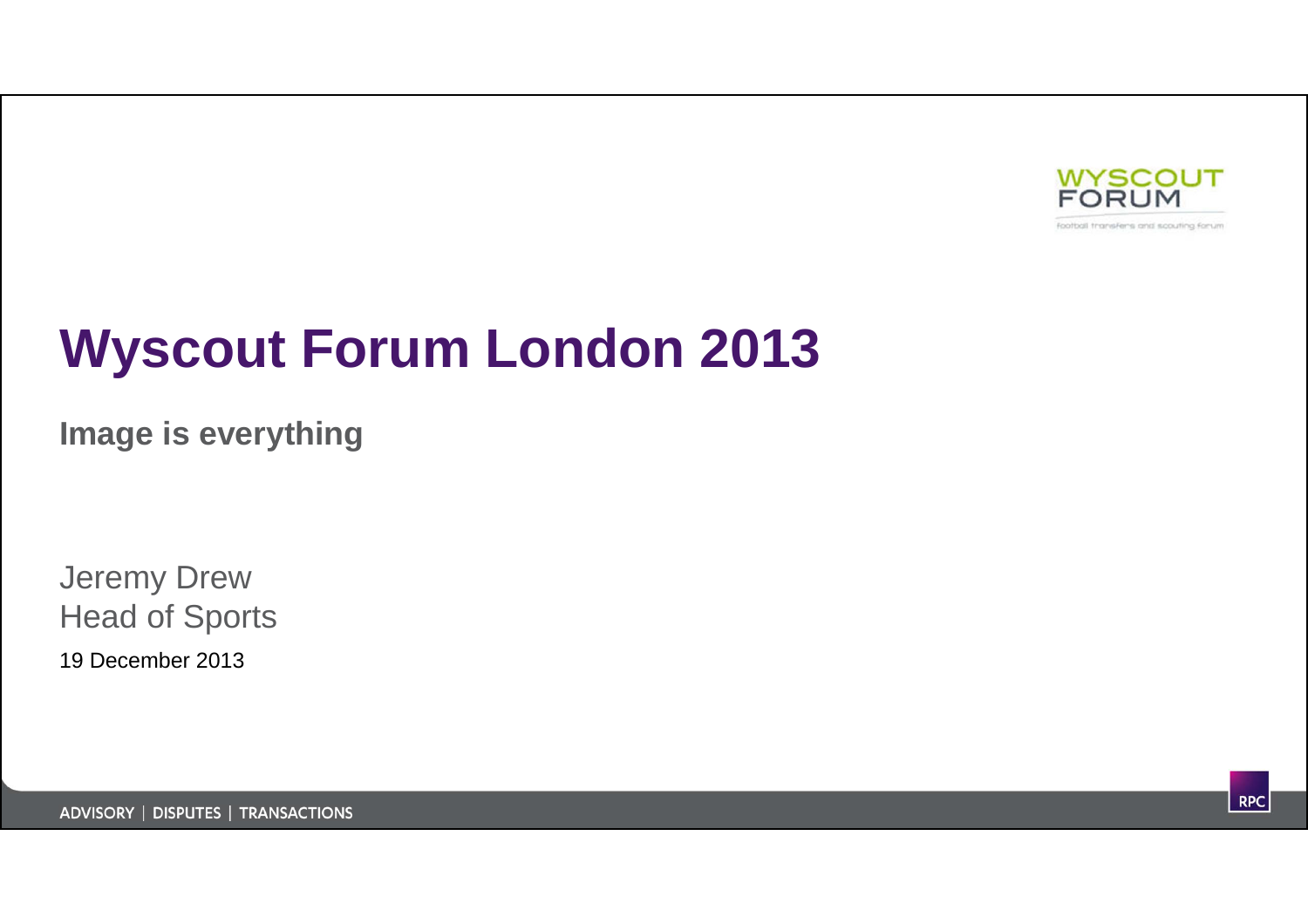# **What are image rights?**

**Recognised by the courts as:**

**"***Image Rights means the right for any commercial or promotional purpose to use the Player's name, nickname, slogan and signatures… image, likeness, voice, logos, get-ups, initials, team or squad number… reputation, video or film portrayal, biographical information, graphical representation, electronic, animated or computer-generated representation and/or any other representation… and/or any other right or quasi-right anywhere in the World of the Player in relation to his name, reputation, image, promotional services, and/or his performances together with the right to apply for registration…"*

*Proactive Sports Management Limited v Wayne Rooney* **[2010] EWHC 1807 (QB)**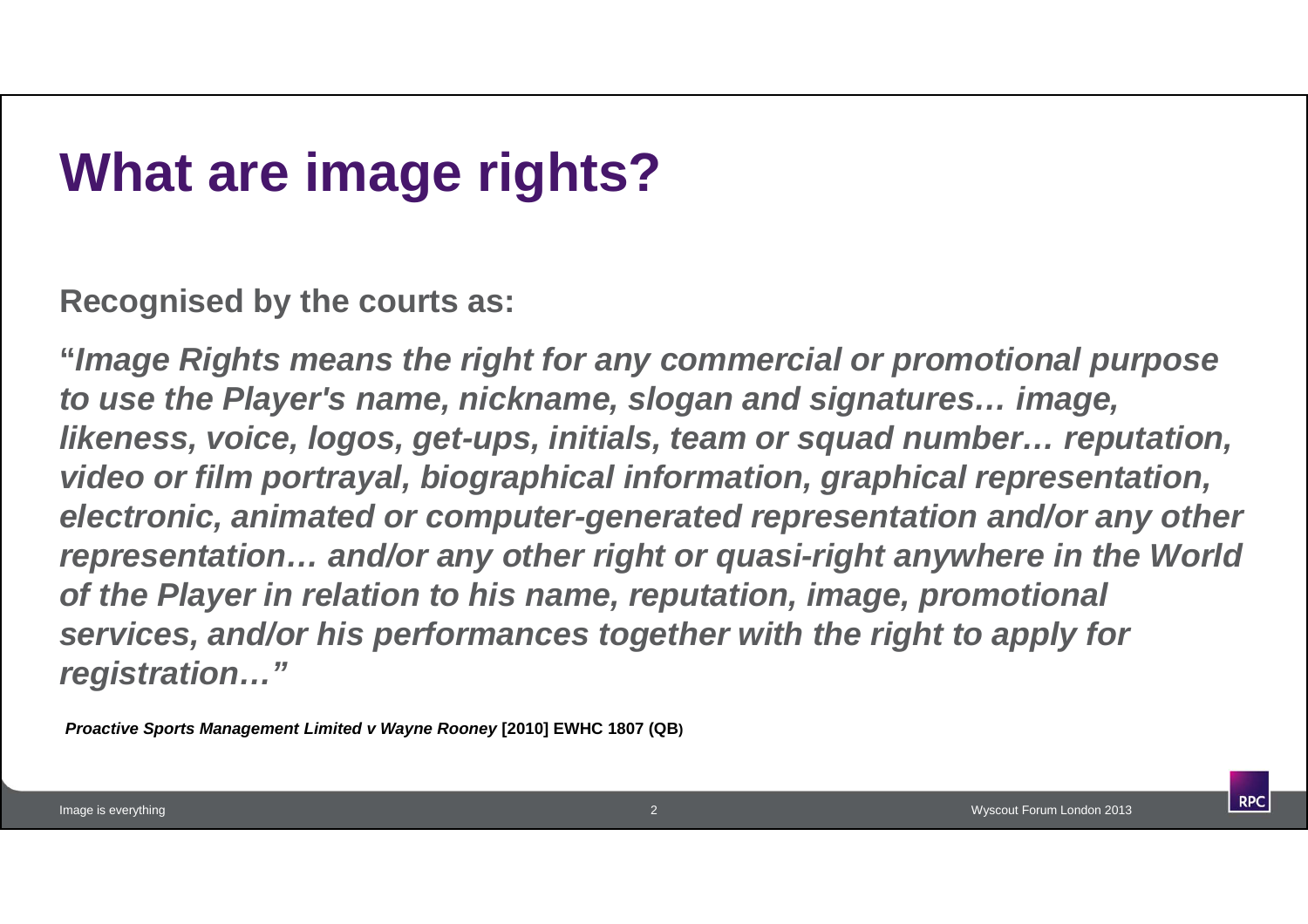### **Because you're worth it…?**

| Who?                                                     | <b>How much?</b>                                                                                                                                                                                                        |
|----------------------------------------------------------|-------------------------------------------------------------------------------------------------------------------------------------------------------------------------------------------------------------------------|
| David Beckham<br><b>LA GALAXY</b>                        | 2009 LA Galaxy paid £125 million, 80% image rights<br>$\bullet$<br>2012 UK Image Rights Co paid Beckham £14.1 million<br>$\bullet$                                                                                      |
| Wayne Rooney<br><b>MANCHESTER UNITED</b>                 | 2010 Manchester United - £760,000<br>$\bullet$<br>UK Image Rights Co<br>$\bullet$                                                                                                                                       |
| Dennis Bergkamp<br><b>ARSENAL</b>                        | 2000 Arsenal- £1.5 million<br>$\bullet$<br>Offshore Image Rights Co<br>$\bullet$<br>Licensed to intermediary company owned by Bergkamp's agent.<br>$\bullet$<br>Intermediary company sub-licensed to Club and to reebok |
| <b>David Platt</b><br><b>ARSENAL</b>                     | Offshore Image Rights Co - wound up in 1995.<br>$\bullet$<br>UK Image Rights Co - Platt and wife as directors and shareholders<br>$\bullet$                                                                             |
| Joey Barton<br><b>NEWCASTLE</b>                          | 2009 Newcastle - £675,000<br>$\bullet$                                                                                                                                                                                  |
| <b>Gareth Barry</b><br><b>MANCHESTER CITY</b>            | 2011 Manchester City - tax Savings of £135,000<br>$\bullet$                                                                                                                                                             |
| LEE ather feathellers are known to have Impas Dights Ces |                                                                                                                                                                                                                         |

….. + 55 other footballers are known to have Image Rights Cos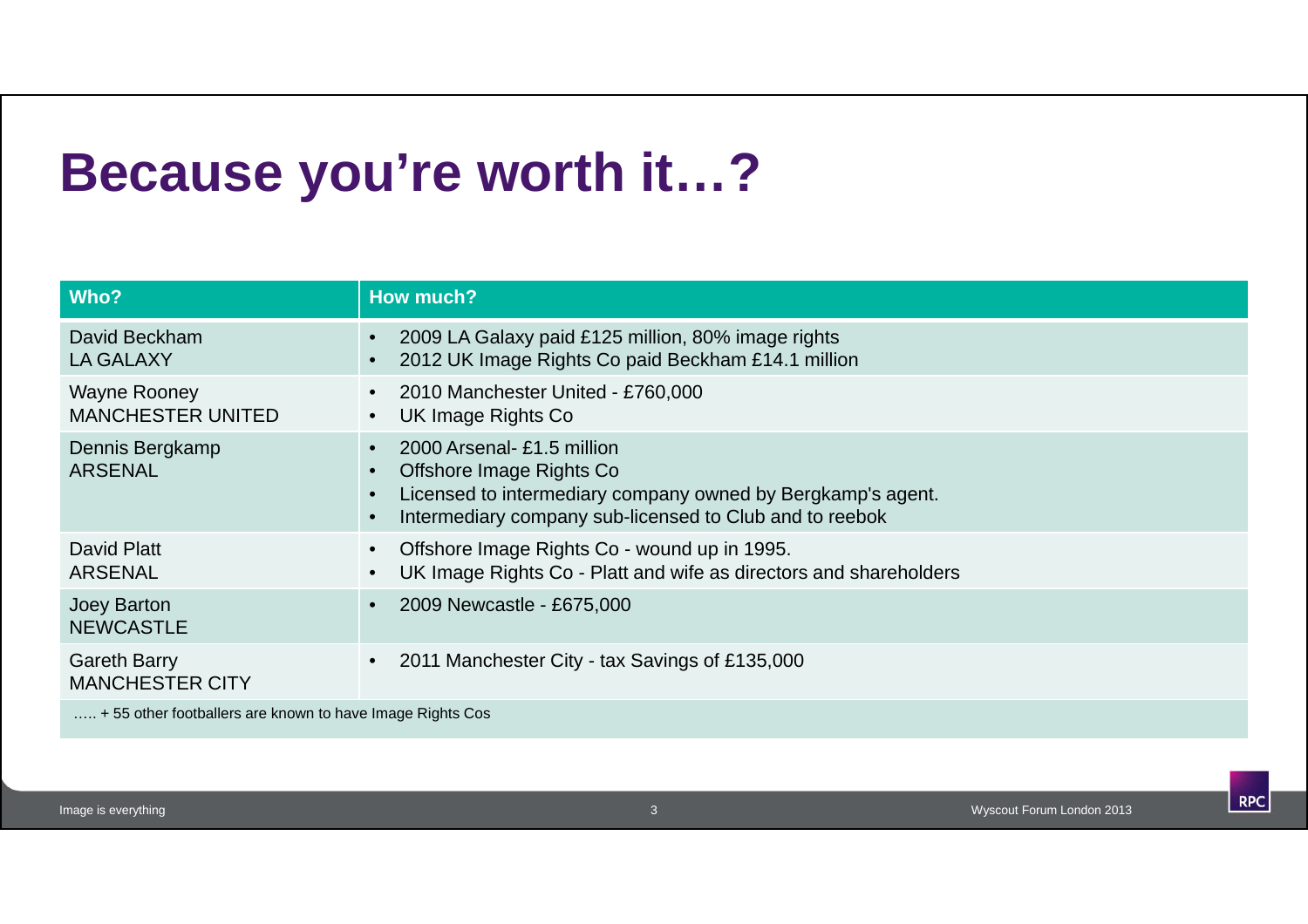

Image is everything 4 Wyscout Forum London 2013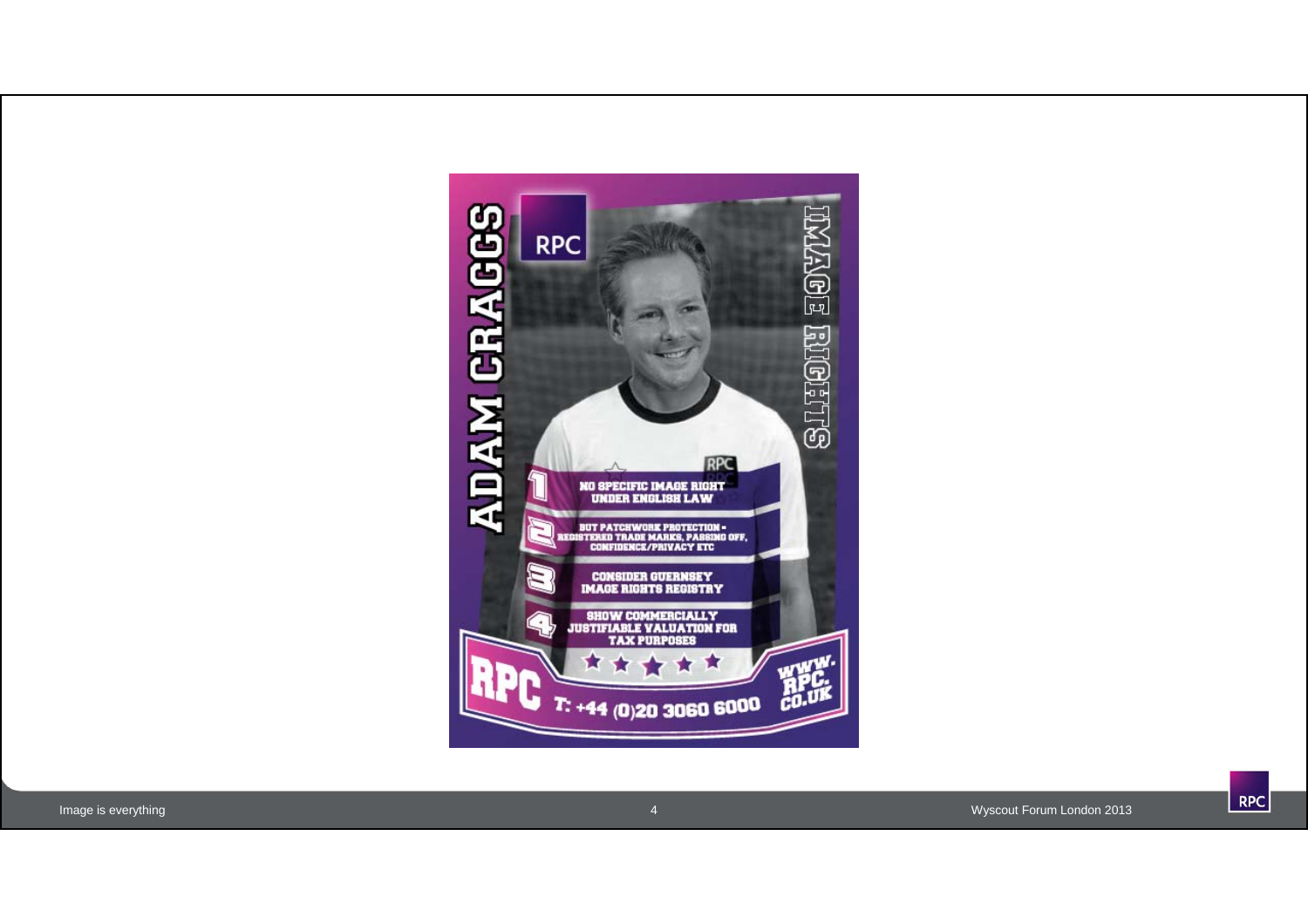## **Protecting Adam: the law**

**Image is protected by patchwork of principles & concepts:** 

- $\bullet$ Passing off
- Breach of confidence
- $\bullet$ Registered trade marks
- $\bullet$ **Privacy**
- $\bullet$ **Defamation**
- Data protection
- Copyright
- **Advertising codes of conduct**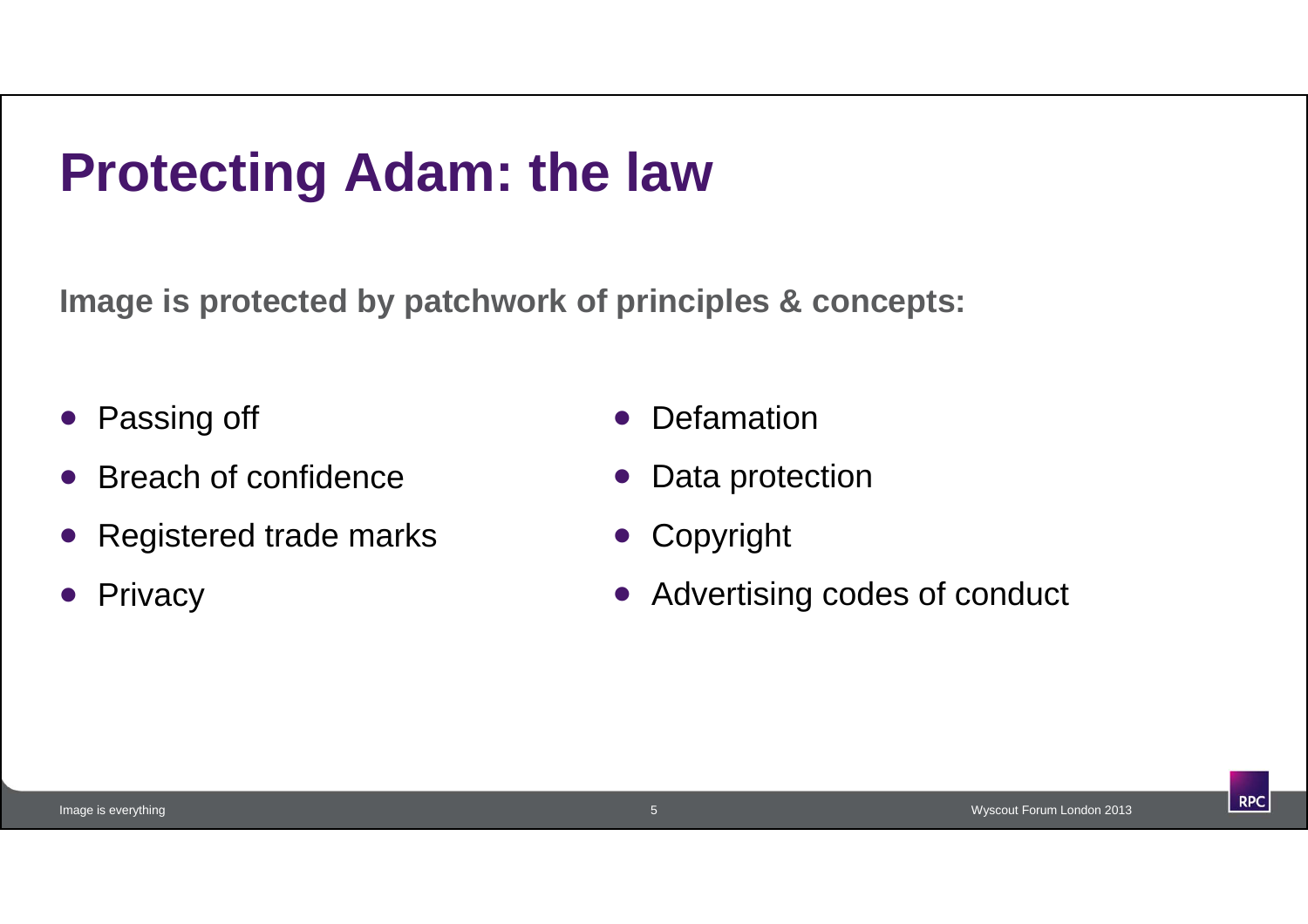# **Passing off**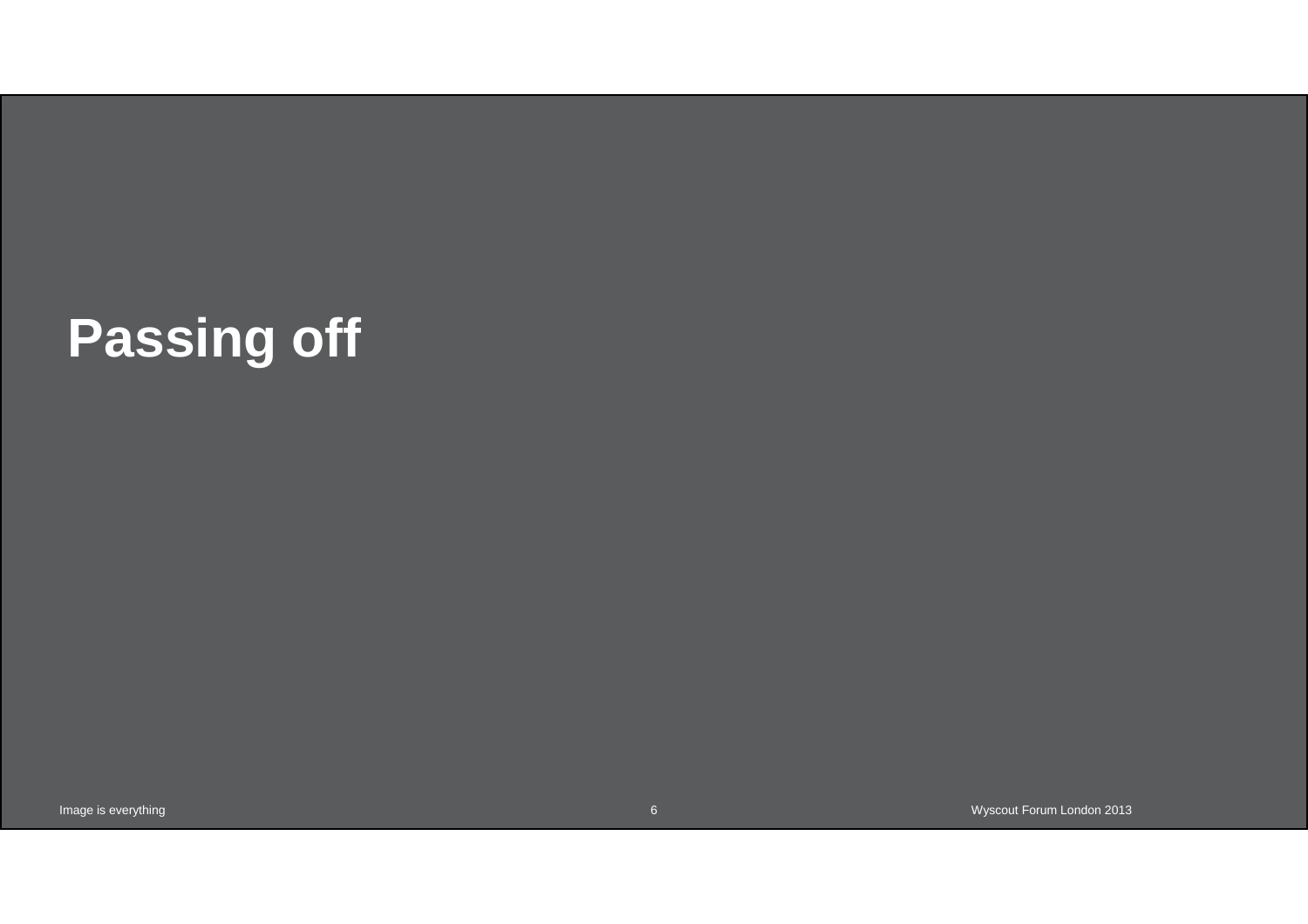### **Image talks**

#### *Irvine v Talksport Ltd* **[2003] EWCA Civ 423**



**Open source © Paddy Briggs**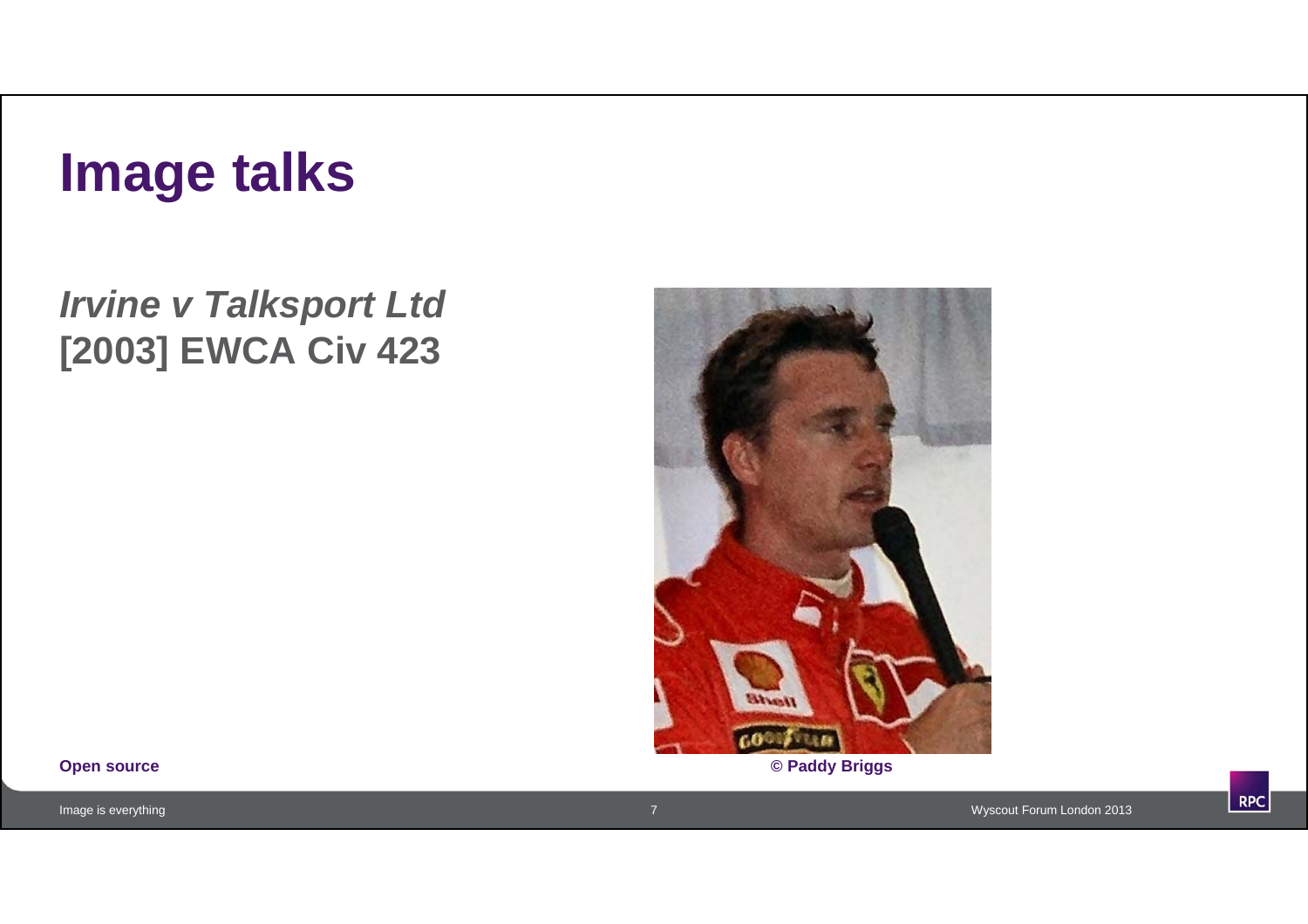# **Not Rihanna's Top Shop - \$5 million (£3.3m)**

#### *Robyn Rihanna Fenty & Ors v Arcadia Group Brands Ltd (t/a Topshop) & Anor* **[2013] EWHC 2310 (Ch)**



**http://creativecommons.org/licenses/by/2.0/deed.en © oouinouin**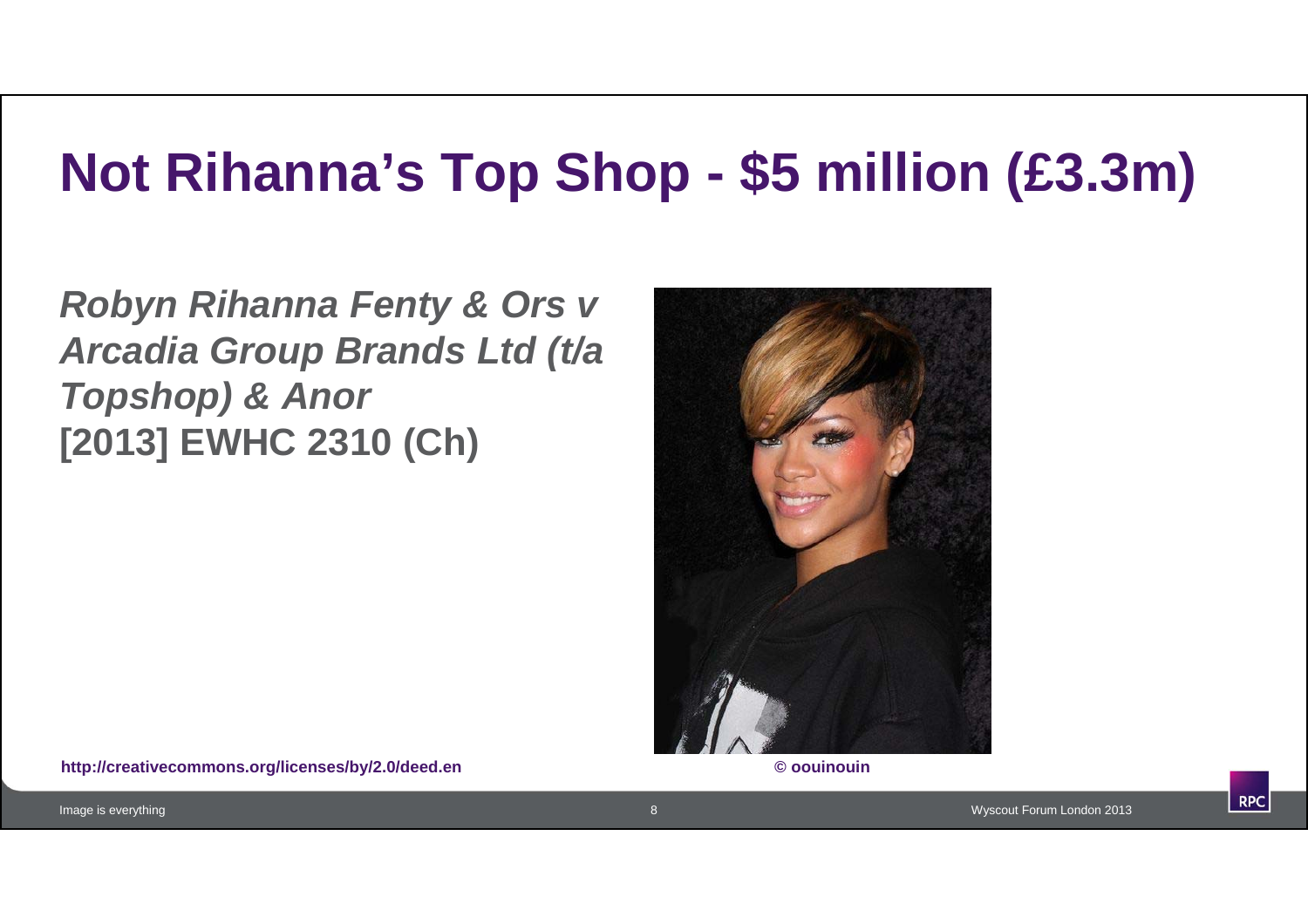### **Trade Marks**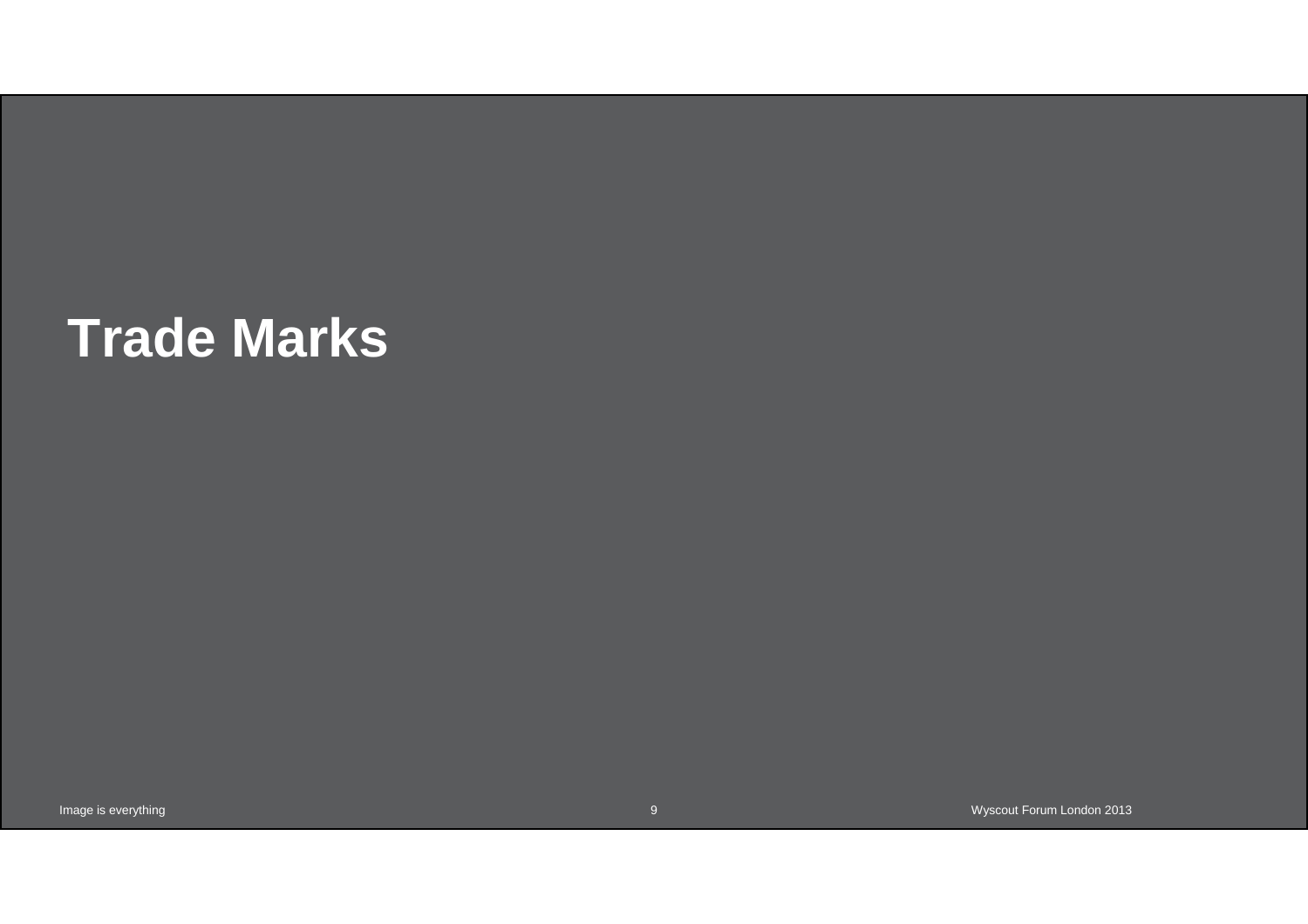

**http://creativecommons.org/licenses/by-sa/3.0/deed.en © Calebrw**



© Gordon Flood http://creativecommons.org/licenses/by/2.0/deed.en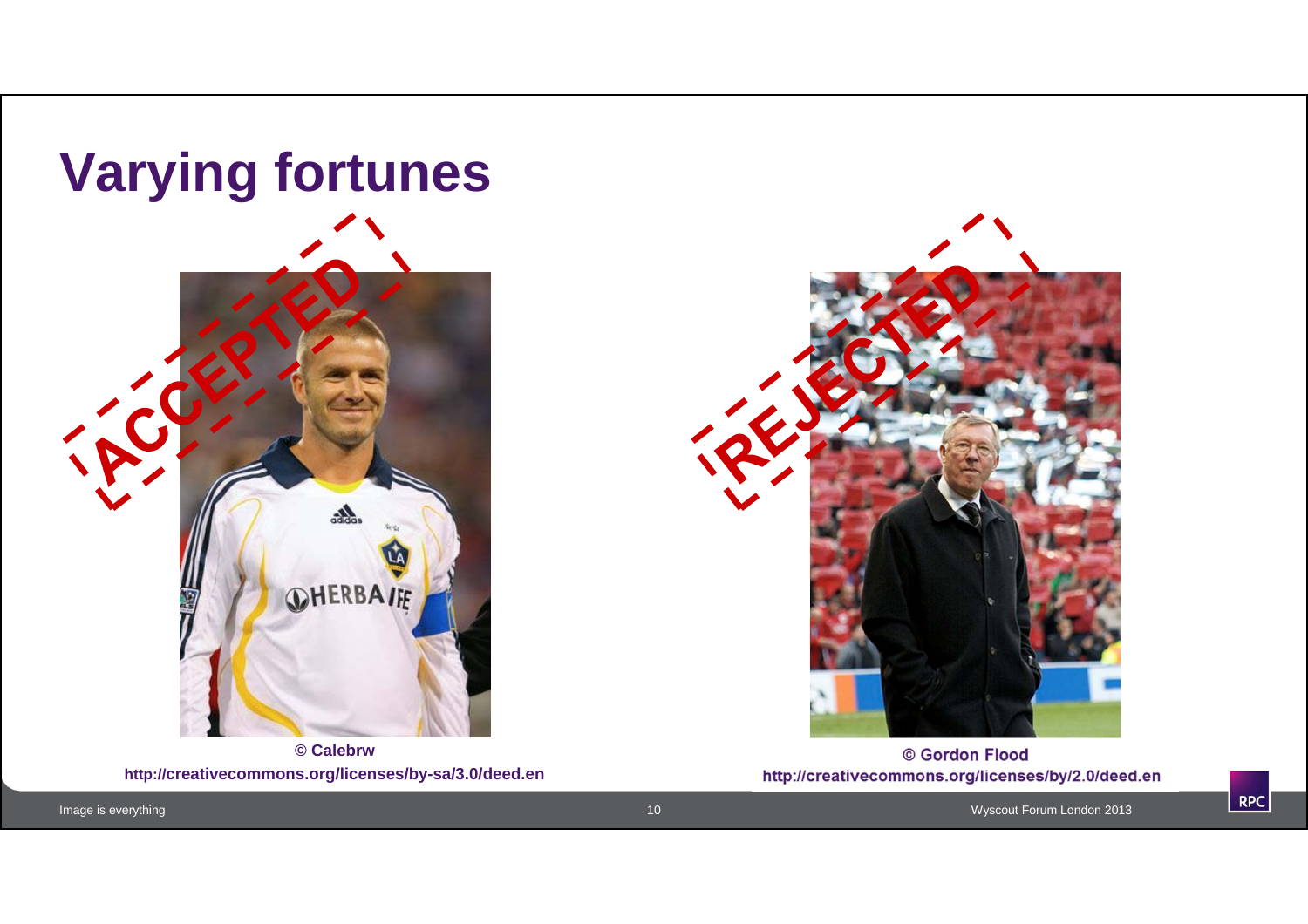#### **Watch this space…..**

#### *Guernsey Image Rights Registry?*

http://ipo.guernseyregistry.com/article/7042/Image-Rights

Jordan Nobbs, Arsenal ladies British footballer Manuel Pellegrini, Manchester City football manager Heather Watson, British tennis player Bradley Saunders, English professional boxer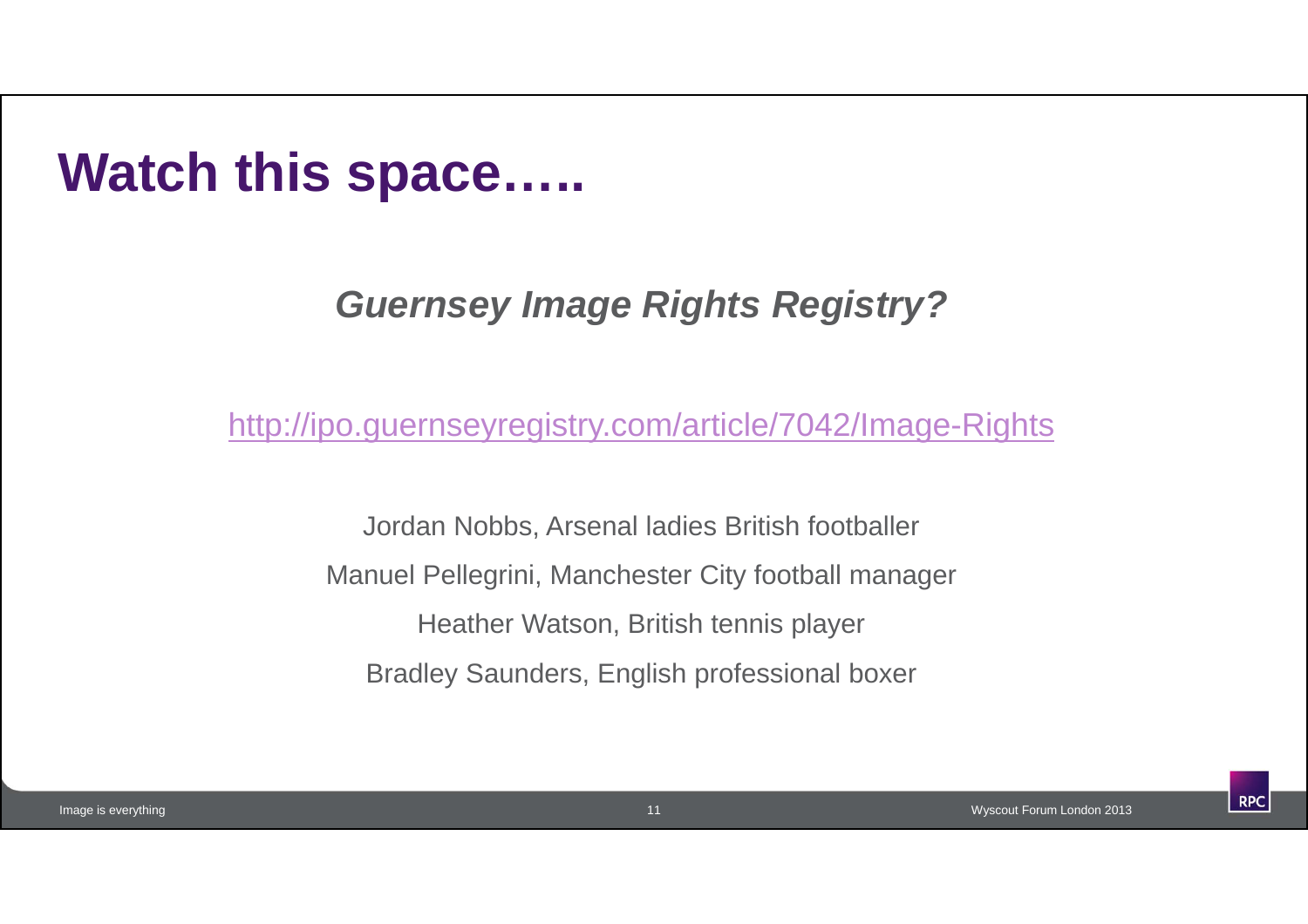#### **Managing Image rights: Structures for tax planning**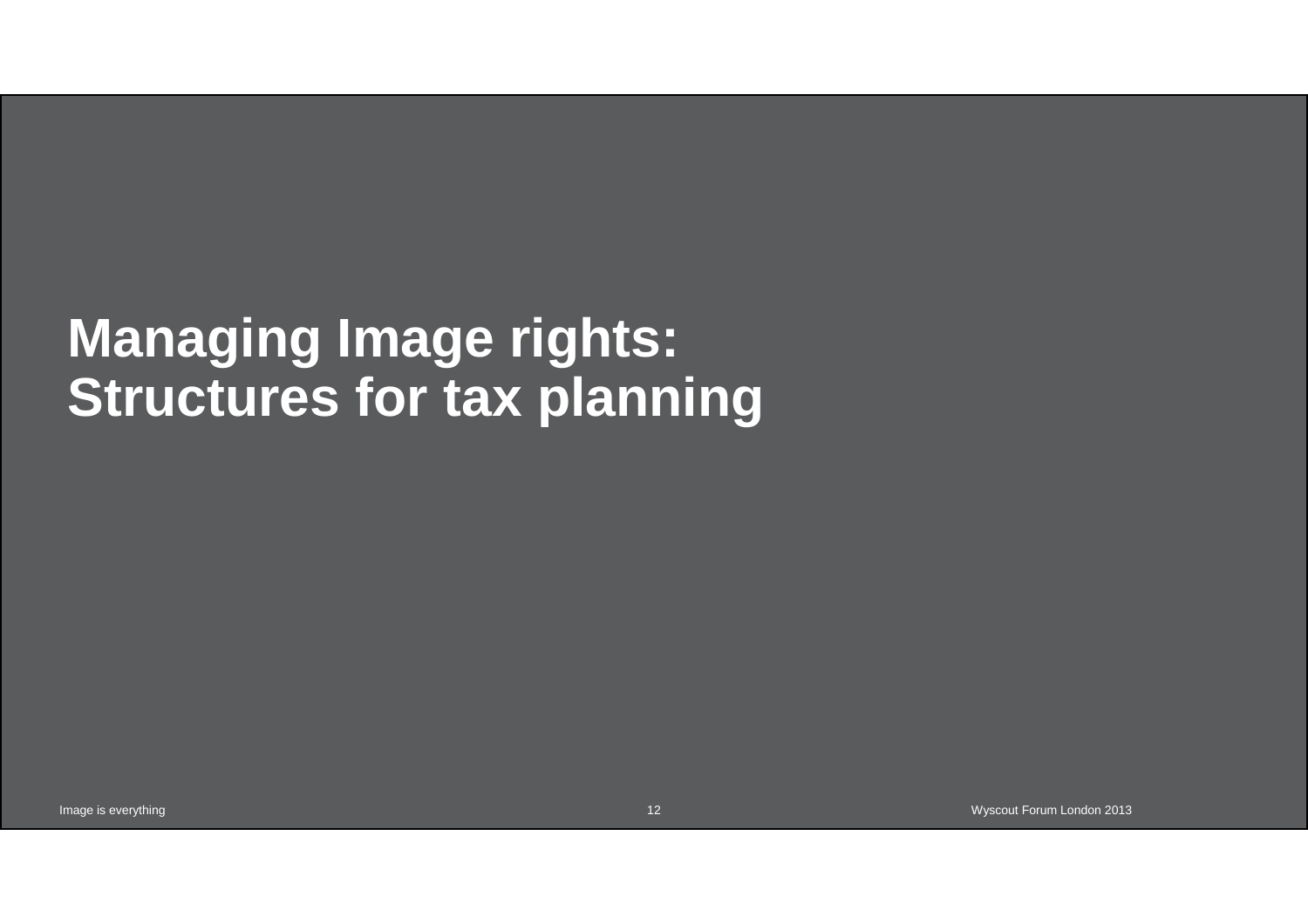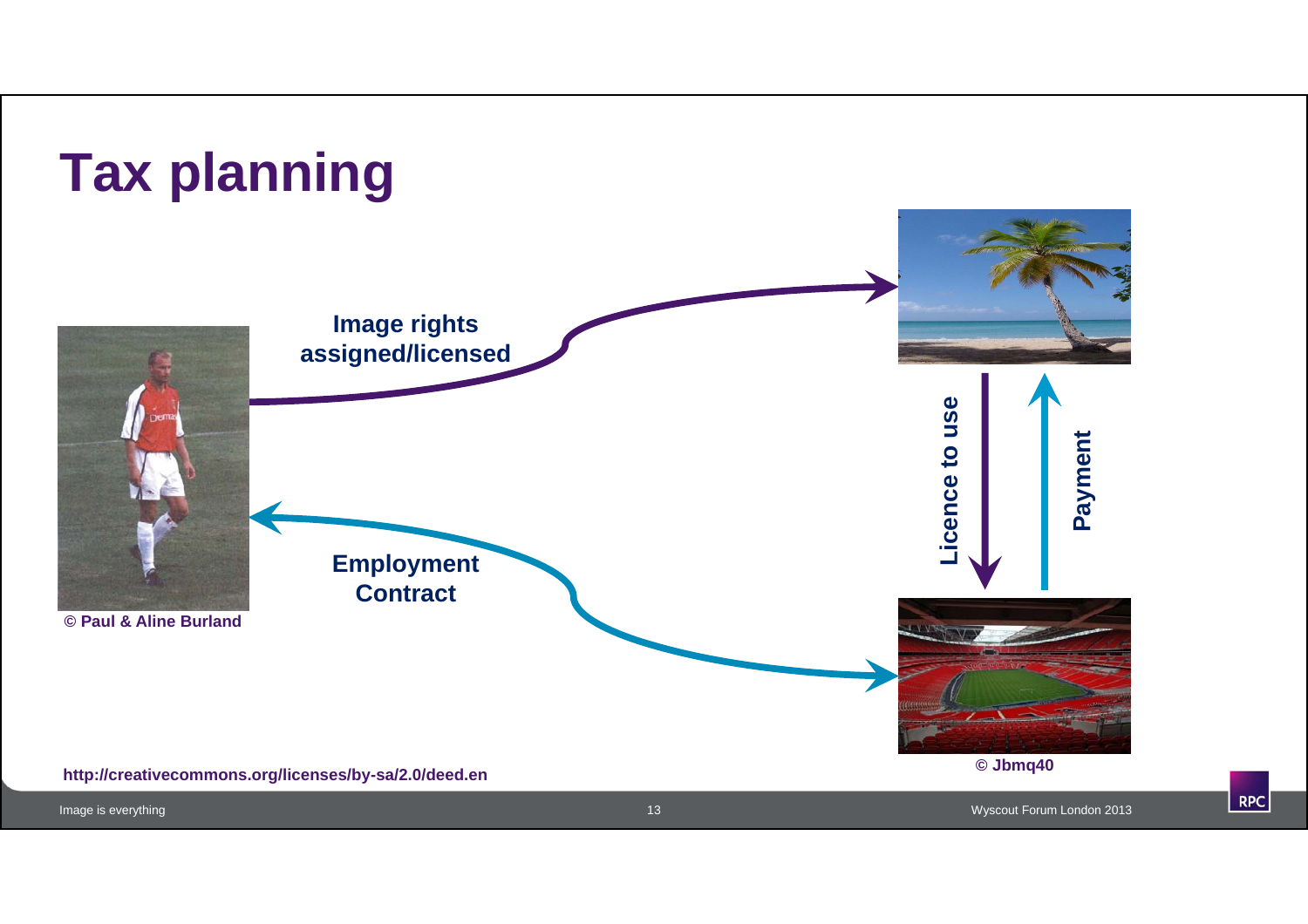# **Taxing Issues**

| UK Salary          | Image Rights payment          |
|--------------------|-------------------------------|
| Income tax $@$ 45% | UK corporation tax $@$ 28%    |
| National insurance | <b>Offshore jurisdictions</b> |

- $\bullet$ "*Commercially justifiable*" proportioning of salary to image rights *Sports Club Plc v Inspector of Taxes* [2000]
- $\bullet$ UK Revenue & Customs see this as up to 20% of salary BBC News, 6 September 2013 [Online]

"*The taxation of image rights is a complex area where the tax treatment will very much depend on the facts of the particular case.*"

HMRC spokesman quoted in Telegraph, 17 January 2011 [Online]

**RPC**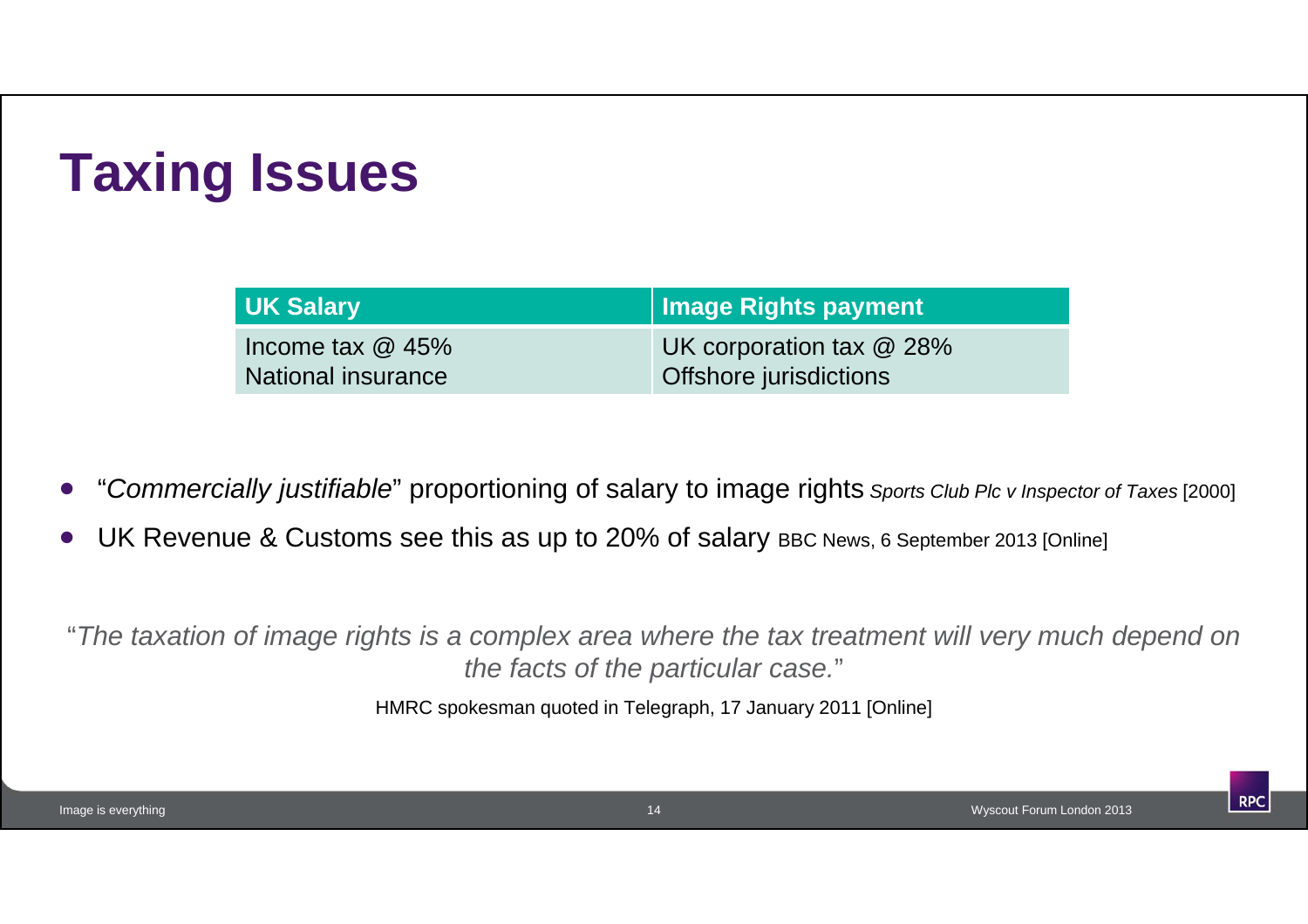#### **Practical advice**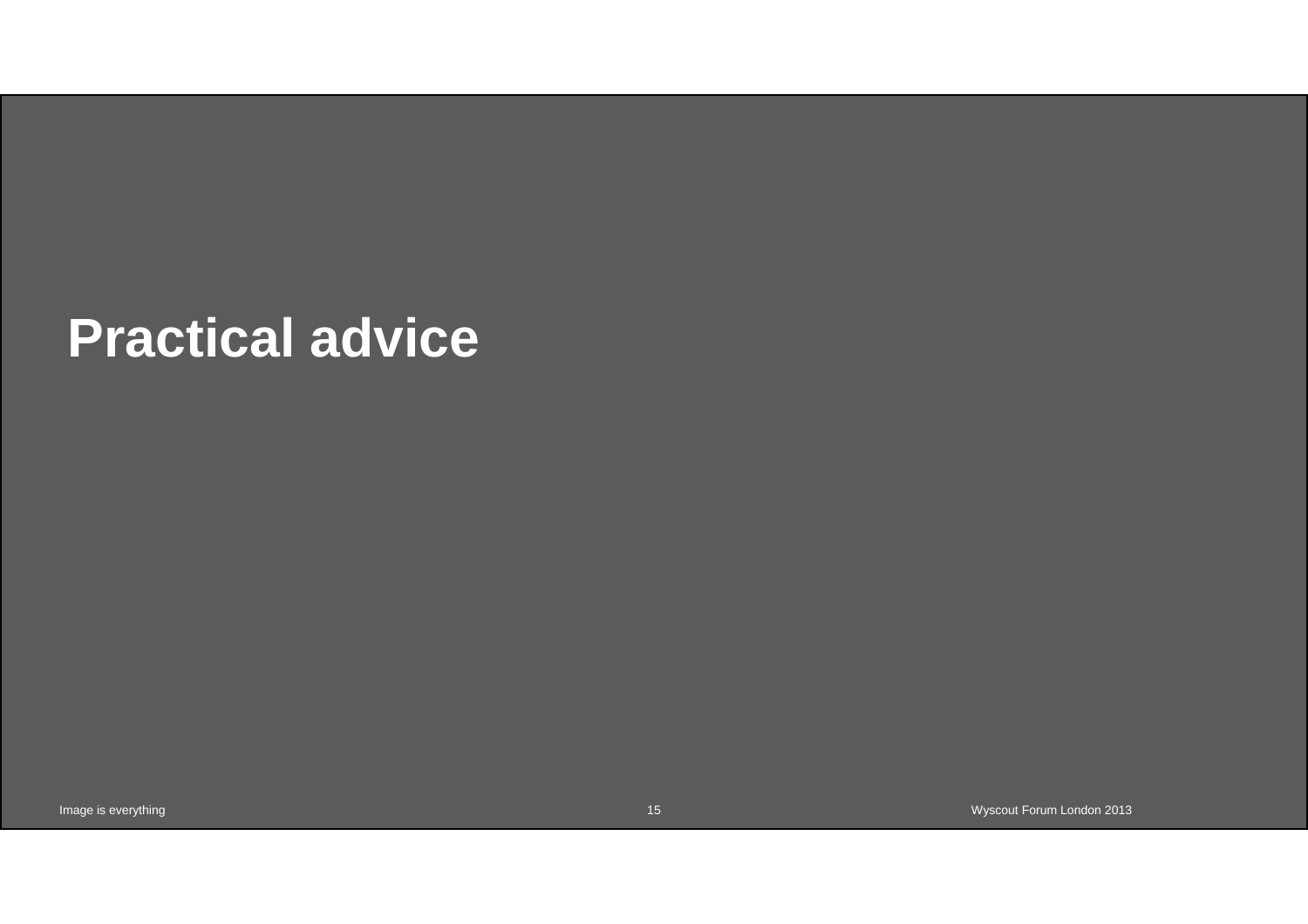# **Practical advice**

- 1. Transfer image rights before signing PL contract or moving to UK (not day after) point of UK source of revenue
	- *.. Or even on turning 18 years old*
- 2.Get independent valuation of the player's image rights – justify proportioning of salary
- 3. Keep valuation of image rights under review review and negotiate annually
- 4. Has the Club monitored promotional activity to evaluate value for money/inform future negotiations?
- 5. Record negotiations between Club and Player
- 6. Has the Clubs intentions to exploit the image rights been noted at board level Club's business plan?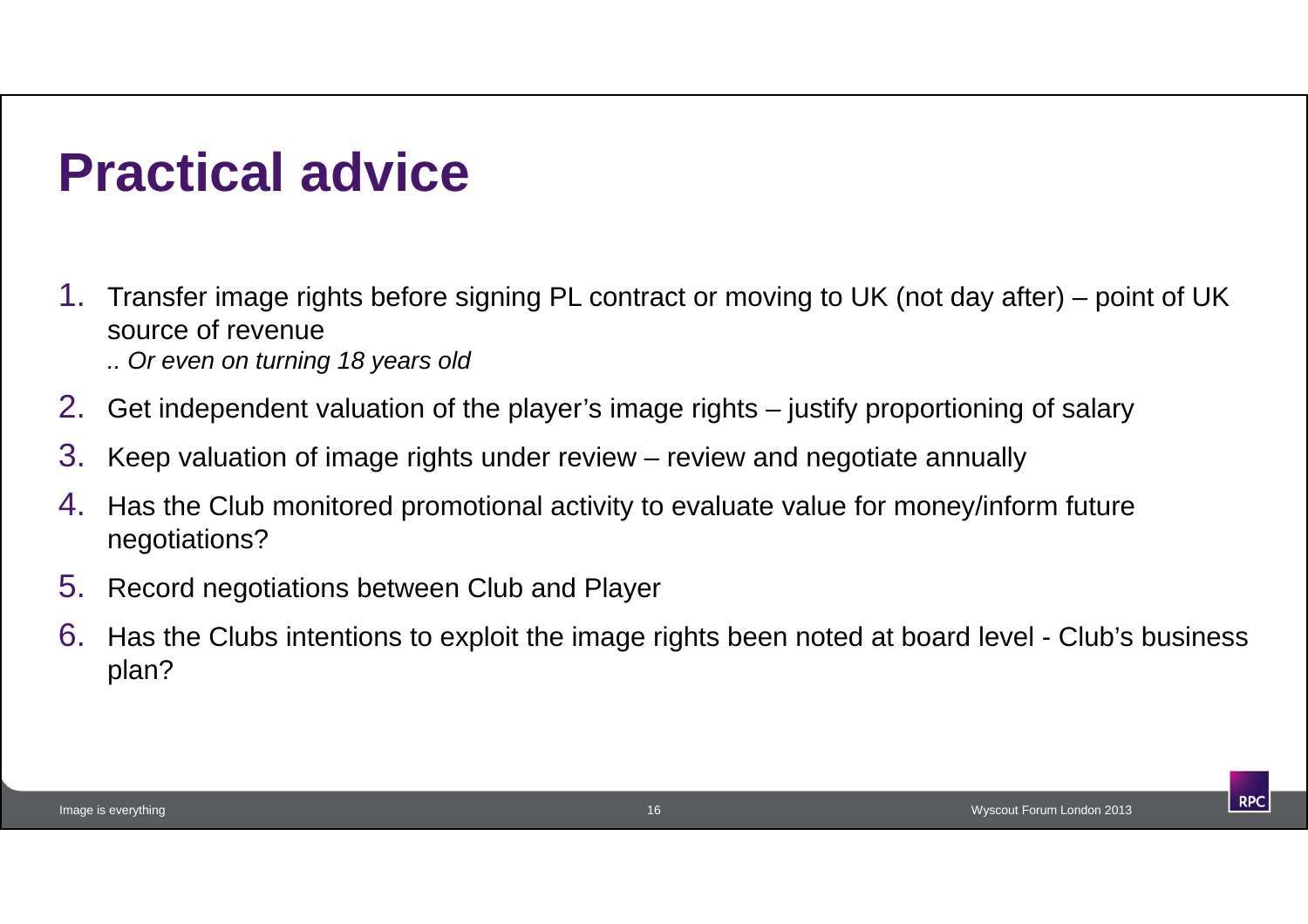### **Q&A**

**Jeremy Drew Partner, Head of Sport RPCE: jeremy.drew@rpc.co.uk T: (+44) 020 3060 6125**